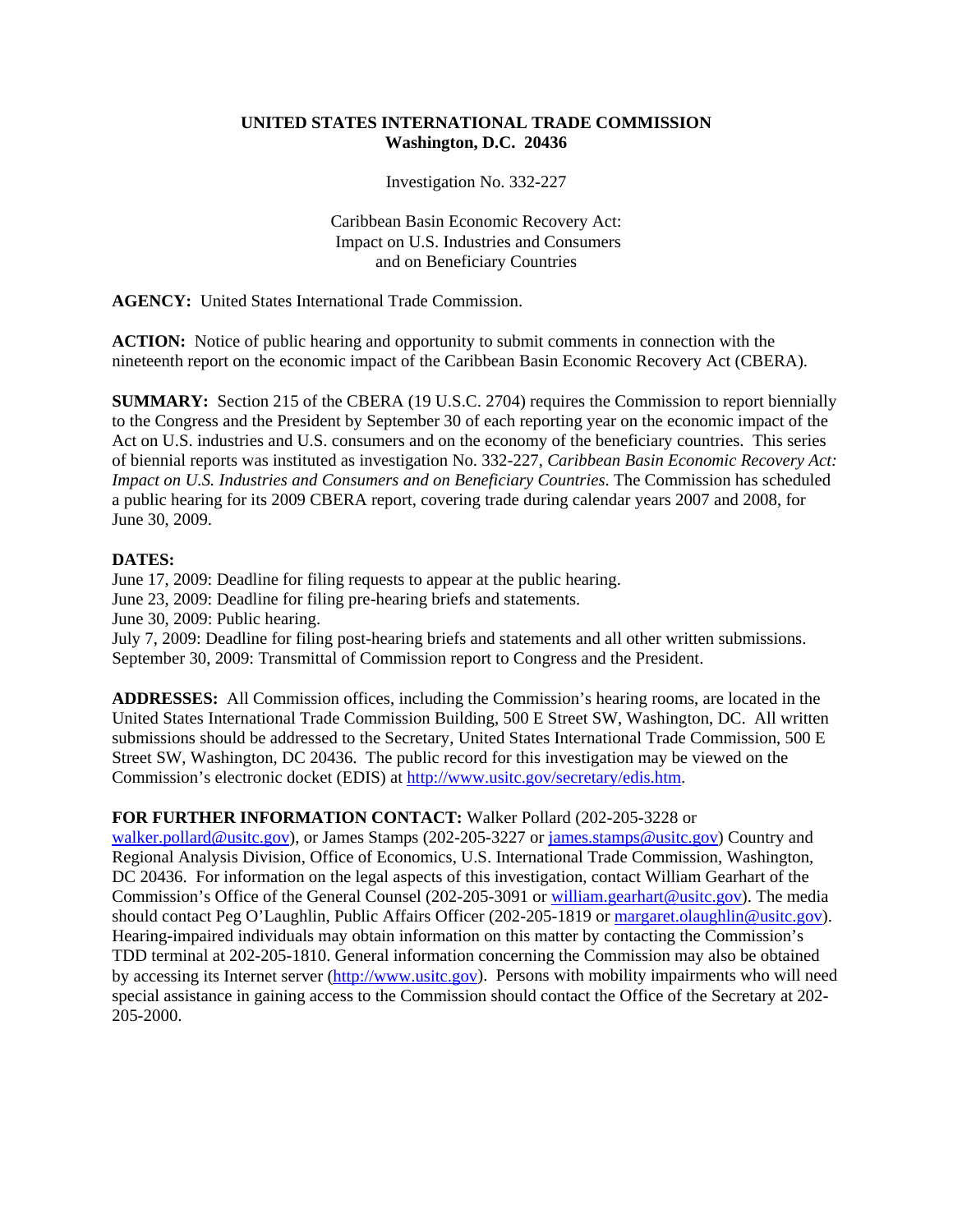**BACKGROUND:** Section 215(a)(1) of the Caribbean Basin Economic Recovery Act (CBERA) (19 U.S.C. 2704(a)(1)), as amended, requires that the Commission submit biennial reports to the Congress and the President regarding the economic impact of the Act on U.S. industries and consumers, and on the economy of the beneficiary countries. Section 215(b)(1) requires that the reports include, but not be limited to, an assessment regarding:

- (A) the actual effect, during the period covered by the report, of [CBERA] on the United States economy generally, as well as on those specific domestic industries which produce articles that are like, or directly competitive with, articles being imported into the United States from beneficiary countries; and
- (B) the probable future effect which this Act will have on the United States economy generally, as well as on such domestic industries before the provisions of this Act terminate.

Notice of institution of the investigation was published in the *Federal Register* of May 14, 1986 (51 FR 17678). The nineteenth report, covering calendar years 2007 and 2008, is to be submitted by September 30, 2009.

**PUBLIC HEARING:** A public hearing in connection with this investigation will be held at the U.S. International Trade Commission Building, 500 E Street SW, Washington, DC, beginning at 9:30 a.m. on June 30, 2009. Requests to appear at the public hearing should be filed with the Secretary, no later than 5:15 p.m., June 17, 2009. All pre-hearing briefs and statements should be filed not later than 5:15 p.m., June 23, 2009; and all post-hearing briefs and statements should be filed not later than 5:15 p.m., July 7, 2009. All requests to appear and pre- and post-hearing briefs and statements should be filed in accordance with the requirements in the "Written Submissions" section below. In the event that, as of the close of business on June 17, 2009, no witnesses are scheduled to appear at the hearing, the hearing will be canceled. Any person interested in attending the hearing as an observer or nonparticipant may call the Office of the Secretary (202-205-2000) after June 17, 2009, for information concerning whether the hearing will be held.

**WRITTEN SUBMISSIONS**: In lieu of or in addition to participating in the hearing, interested parties are invited to file written submissions concerning this investigation. All written submissions should be addressed to the Secretary, and should be received not later than 5:15 p.m., July 7, 2009. All written submissions must conform with the provisions of section 201.8 of the Commission's *Rules of Practice and Procedure* (19 C.F.R. 201.8). Section 201.8 requires that a signed original (or a copy so designated) and fourteen (14) copies of each document be filed. In the event that confidential treatment of a document is requested, at least four (4) additional copies must be filed, in which the confidential information must be deleted (see the following paragraph for further information regarding confidential business information). The Commission's rules authorize filing submissions with the Secretary by facsimile or electronic means only to the extent permitted by section 201.8 of the rules (see Handbook for Electronic Filing Procedures,

http://www.usitc.gov/secretary/fed\_reg\_notices/rules/documents/handbook\_on\_electronic\_filing.pdf). Persons with questions regarding electronic filing should contact the Office of the Secretary (202-205- 2000).

Any submissions that contain confidential business information (CBI) must also conform with the requirements of section 201.6 of the *Commission's Rules of Practice and Procedure* (19 C.F.R. 201.6). Section 201.6 of the rules requires that the cover of the document and the individual pages be clearly marked as to whether they are the "confidential" or "non-confidential" version, and that the confidential